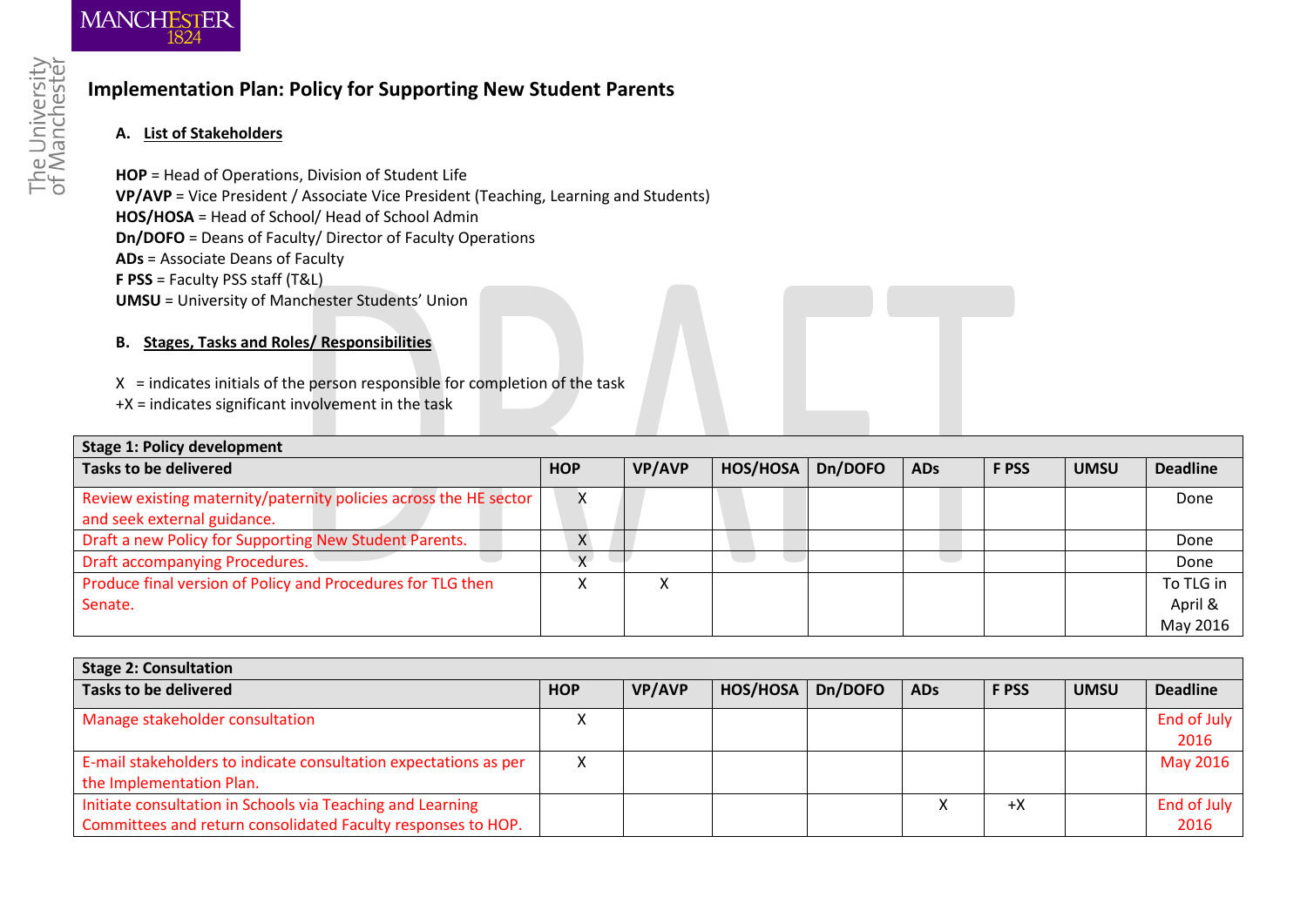

| <b>[ਯੁੱਯ   Communicate with student reps regarding the draft Policy and</b><br>End of July<br>–<br>v<br>return responses to HOP.<br>2016<br>$\circ$ =<br>Present comments and feedback to TLG for consideration.<br>eptember<br>2016 |  |  |  |  |  |
|--------------------------------------------------------------------------------------------------------------------------------------------------------------------------------------------------------------------------------------|--|--|--|--|--|
|                                                                                                                                                                                                                                      |  |  |  |  |  |
|                                                                                                                                                                                                                                      |  |  |  |  |  |
|                                                                                                                                                                                                                                      |  |  |  |  |  |

| <b>Stage 3: Policy Approval</b> |            |               |          |         |            |              |             |                 |
|---------------------------------|------------|---------------|----------|---------|------------|--------------|-------------|-----------------|
| Tasks to be delivered           | <b>HOP</b> | <b>VP/AVP</b> | HOS/HOSA | Dn/DOFO | <b>ADs</b> | <b>F PSS</b> | <b>UMSU</b> | <b>Deadline</b> |
| Approval in principle by TLG.   |            |               |          |         |            |              |             | <b>TBC</b>      |
| <b>Approval by Senate.</b>      |            |               |          |         |            |              |             | TBC             |
|                                 |            |               |          |         |            |              |             |                 |

| Stage 4: Implementation / communication                         |            |               |          |         |            |             |             |            |
|-----------------------------------------------------------------|------------|---------------|----------|---------|------------|-------------|-------------|------------|
| <b>Tasks to be delivered</b>                                    | <b>HOP</b> | <b>VP/AVP</b> | HOS/HOSA | Dn/DOFO | <b>ADs</b> | <b>FPSS</b> | <b>UMSU</b> |            |
| Oversee Implementation at institutional level.                  |            |               |          |         |            |             |             | <b>TBC</b> |
| <b>Publish Policy and Procedures.</b>                           |            |               |          |         |            |             |             | <b>TBC</b> |
| Send email to Schools (cc Faculty PSS) to indicate expectations | ⋏          |               |          |         |            |             |             | <b>TBC</b> |
| as per the Implementation Plan.                                 |            |               |          |         |            |             |             |            |
| Disseminate responsibilities of all relevant staff to ensure    |            |               |          |         |            |             |             | TBC        |
| consistent implementation of the Policy at School level.        |            |               |          |         |            |             |             |            |
| Communicate with student reps regarding the implementation.     |            |               |          |         |            |             |             | TBC        |

| <b>Stage 5: Monitoring and Review</b>                        |            |               |          |         |            |              |             |                 |
|--------------------------------------------------------------|------------|---------------|----------|---------|------------|--------------|-------------|-----------------|
| <b>Tasks to be delivered</b>                                 | <b>HOP</b> | <b>VP/AVP</b> | HOS/HOSA | Dn/DOFO | <b>ADs</b> | <b>F PSS</b> | <b>UMSU</b> | <b>Deadline</b> |
| Review initial implementation and feedback any issues to the |            |               |          |         |            |              |             | <b>TBC</b>      |
| HOP.                                                         |            |               |          |         |            |              |             |                 |
| Embed the annual review of the Policy in the cycle of annual |            |               |          |         |            |              |             | TBC             |
| monitoring of programmes and Periodic Review.                |            |               |          |         |            |              |             |                 |
| Seek feedback from student reps to feed into the review      |            |               |          |         |            |              | $\lambda$   | <b>TBC</b>      |
| process.                                                     |            |               |          |         |            |              | ∧           |                 |

| <b>Stage 6: Evaluation</b>                                         |             |               |          |         |            |              |             |                 |
|--------------------------------------------------------------------|-------------|---------------|----------|---------|------------|--------------|-------------|-----------------|
| Tasks to be delivered                                              | <b>HOP</b>  | <b>VP/AVP</b> | HOS/HOSA | Dn/DOFO | <b>ADs</b> | <b>F PSS</b> | <b>UMSU</b> | <b>Deadline</b> |
| Conduct an institutional review of the effectiveness of the Policy | $\mathbf v$ |               |          |         |            |              |             | <b>TBC</b>      |
| after six and 12 months. To include stakeholder feedback.          |             |               |          |         |            |              |             |                 |